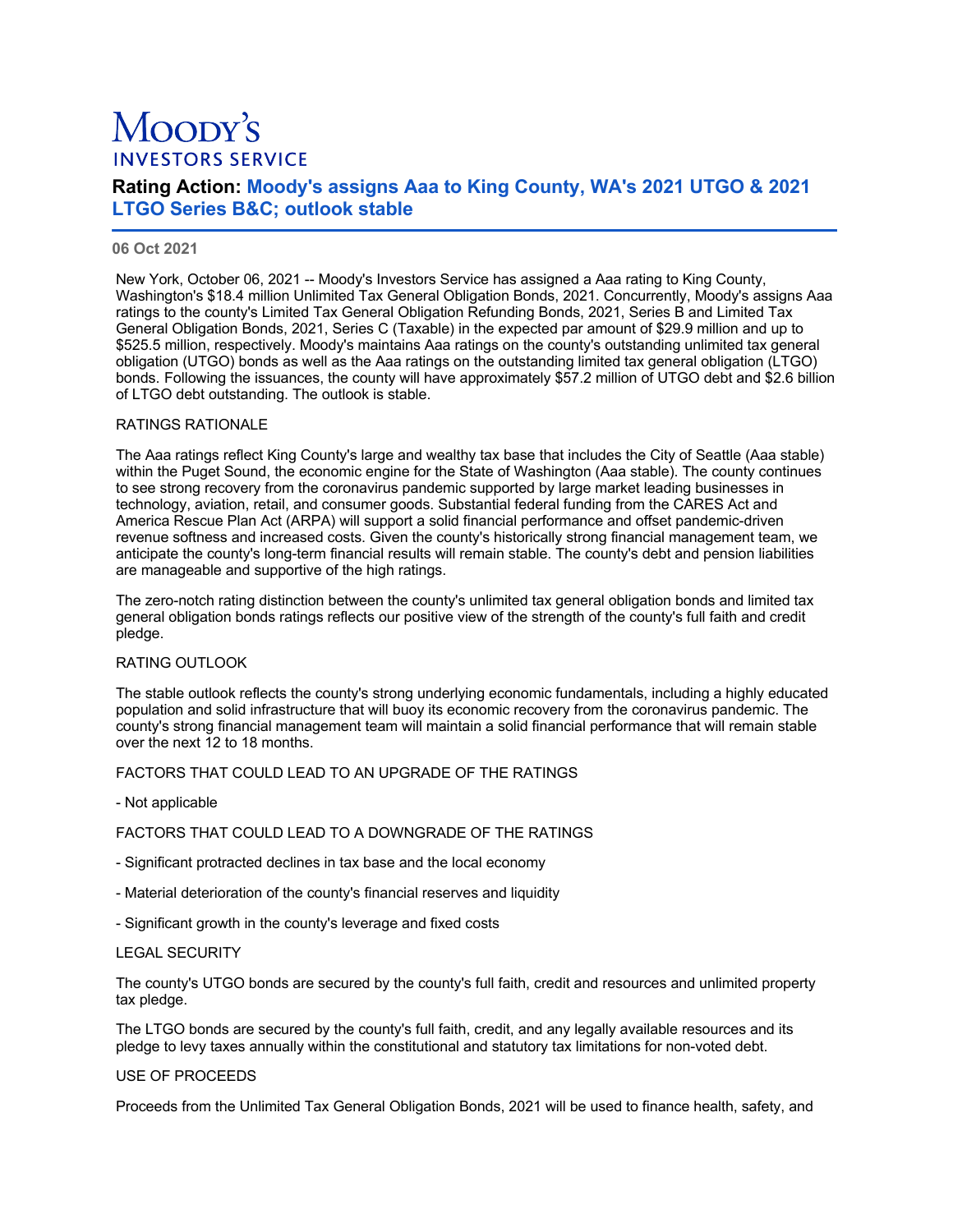seismic improvements to the county's Harborview Medical Center.

Proceeds from the Limited Tax General Obligation Refunding Bonds, 2021, Series B bonds will be used to refund about \$33 million of outstanding LTGO bonds for debt service savings.

Proceeds from the Limited Tax General Obligation Bonds, 2021, Series C (Taxable) bonds will be used to finance affordable housing and transit-oriented development (TOD) projects as well as a reserve fund for the TOD projects.

#### PROFILE

King County spans Seattle, a major city and economic hub of the Northwest, and a large share of the Puget Sound area. The county serves a large population approaching 2.2 million residents which amounts to almost one-third of the State of Washington's population.

#### METHODOLOGY

The principal methodology used in these ratings was US Local Government General Obligation Debt published [in January 2021 and available at https://www.moodys.com/researchdocumentcontentpage.aspx?](https://www.moodys.com/researchdocumentcontentpage.aspx?docid=PBM_1260094) docid=PBM\_1260094. Alternatively, please see the Rating Methodologies page on www.moodys.com for a copy of this methodology.

#### REGULATORY DISCLOSURES

For further specification of Moody's key rating assumptions and sensitivity analysis, see the sections Methodology Assumptions and Sensitivity to Assumptions in the disclosure form. Moody's Rating Symbols and [Definitions can be found at: https://www.moodys.com/researchdocumentcontentpage.aspx?](https://www.moodys.com/researchdocumentcontentpage.aspx?docid=PBC_79004) docid=PBC\_79004.

For ratings issued on a program, series, category/class of debt or security this announcement provides certain regulatory disclosures in relation to each rating of a subsequently issued bond or note of the same series, category/class of debt, security or pursuant to a program for which the ratings are derived exclusively from existing ratings in accordance with Moody's rating practices. For ratings issued on a support provider, this announcement provides certain regulatory disclosures in relation to the credit rating action on the support provider and in relation to each particular credit rating action for securities that derive their credit ratings from the support provider's credit rating. For provisional ratings, this announcement provides certain regulatory disclosures in relation to the provisional rating assigned, and in relation to a definitive rating that may be assigned subsequent to the final issuance of the debt, in each case where the transaction structure and terms have not changed prior to the assignment of the definitive rating in a manner that would have affected the rating. For further information please see the ratings tab on the issuer/entity page for the respective issuer on www.moodys.com.

The ratings have been disclosed to the rated entity or its designated agent(s) and issued with no amendment resulting from that disclosure.

These ratings are solicited. Please refer to Moody's Policy for Designating and Assigning Unsolicited Credit Ratings available on its website www.moodys.com.

Regulatory disclosures contained in this press release apply to the credit rating and, if applicable, the related rating outlook or rating review.

Moody's general principles for assessing environmental, social and governance (ESG) risks in our credit analysis can be found at http://www.moodys.com/researchdocumentcontentpage.aspx?docid=PBC 1288435 .

The Global Scale Credit Rating on this Credit Rating Announcement was issued by one of Moody's affiliates outside the EU and is endorsed by Moody's Deutschland GmbH, An der Welle 5, Frankfurt am Main 60322, Germany, in accordance with Art.4 paragraph 3 of the Regulation (EC) No 1060/2009 on Credit Rating Agencies. Further information on the EU endorsement status and on the Moody's office that issued the credit rating is available on www.moodys.com.

The Global Scale Credit Rating on this Credit Rating Announcement was issued by one of Moody's affiliates outside the UK and is endorsed by Moody's Investors Service Limited, One Canada Square, Canary Wharf, London E14 5FA under the law applicable to credit rating agencies in the UK. Further information on the UK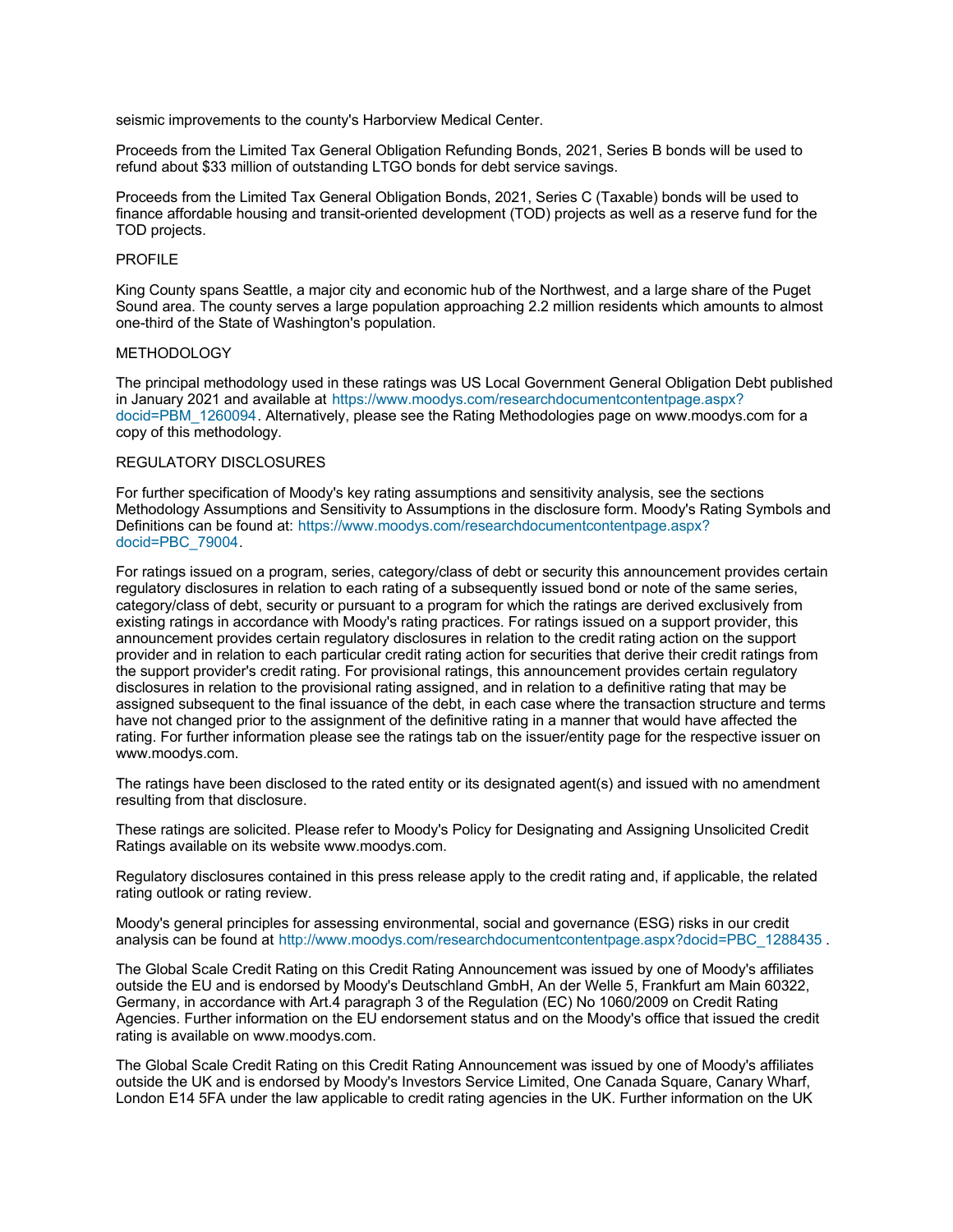endorsement status and on the Moody's office that issued the credit rating is available on www.moodys.com.

Please see www.moodys.com for any updates on changes to the lead rating analyst and to the Moody's legal entity that has issued the rating.

Please see the ratings tab on the issuer/entity page on www.moodys.com for additional regulatory disclosures for each credit rating.

Vivian Lee Lead Analyst REGIONAL\_WEST Moody's Investors Service, Inc. 405 Howard Street Suite 300 San Francisco 94105 JOURNALISTS: 1 212 553 0376 Client Service: 1 212 553 1653

Orlie Prince Additional Contact REGIONAL\_NE JOURNALISTS: 1 212 553 0376 Client Service: 1 212 553 1653

Releasing Office: Moody's Investors Service, Inc. 250 Greenwich Street New York, NY 10007 U.S.A JOURNALISTS: 1 212 553 0376 Client Service: 1 212 553 1653



© 2021 Moody's Corporation, Moody's Investors Service, Inc., Moody's Analytics, Inc. and/or their licensors and affiliates (collectively, "MOODY'S"). All rights reserved.

**CREDIT RATINGS ISSUED BY MOODY'S CREDIT RATINGS AFFILIATES ARE THEIR CURRENT OPINIONS OF THE RELATIVE FUTURE CREDIT RISK OF ENTITIES, CREDIT COMMITMENTS, OR DEBT OR DEBT-LIKE SECURITIES, AND MATERIALS, PRODUCTS, SERVICES AND INFORMATION PUBLISHED BY MOODY'S (COLLECTIVELY, "PUBLICATIONS") MAY INCLUDE SUCH CURRENT OPINIONS. MOODY'S DEFINES CREDIT RISK AS THE RISK THAT AN ENTITY MAY NOT MEET ITS CONTRACTUAL FINANCIAL OBLIGATIONS AS THEY COME DUE AND ANY ESTIMATED FINANCIAL LOSS IN THE EVENT OF DEFAULT OR IMPAIRMENT. SEE APPLICABLE MOODY'S RATING SYMBOLS AND DEFINITIONS PUBLICATION FOR INFORMATION ON THE TYPES OF CONTRACTUAL FINANCIAL OBLIGATIONS ADDRESSED BY MOODY'S CREDIT RATINGS. CREDIT RATINGS DO NOT ADDRESS ANY OTHER RISK, INCLUDING BUT NOT LIMITED TO: LIQUIDITY RISK, MARKET VALUE RISK, OR PRICE VOLATILITY. CREDIT RATINGS, NON-CREDIT ASSESSMENTS ("ASSESSMENTS"), AND OTHER OPINIONS INCLUDED IN MOODY'S PUBLICATIONS ARE NOT STATEMENTS OF CURRENT OR HISTORICAL FACT. MOODY'S PUBLICATIONS MAY ALSO INCLUDE QUANTITATIVE MODEL-BASED ESTIMATES OF CREDIT RISK AND RELATED OPINIONS OR COMMENTARY PUBLISHED BY MOODY'S ANALYTICS, INC. AND/OR ITS AFFILIATES. MOODY'S CREDIT RATINGS, ASSESSMENTS, OTHER OPINIONS AND PUBLICATIONS DO NOT CONSTITUTE OR PROVIDE INVESTMENT OR FINANCIAL ADVICE, AND MOODY'S CREDIT RATINGS, ASSESSMENTS, OTHER OPINIONS AND PUBLICATIONS ARE NOT AND DO NOT PROVIDE RECOMMENDATIONS TO PURCHASE, SELL, OR HOLD PARTICULAR SECURITIES. MOODY'S CREDIT RATINGS, ASSESSMENTS, OTHER OPINIONS AND PUBLICATIONS DO NOT COMMENT ON THE SUITABILITY OF AN INVESTMENT FOR ANY PARTICULAR INVESTOR. MOODY'S ISSUES ITS CREDIT RATINGS, ASSESSMENTS**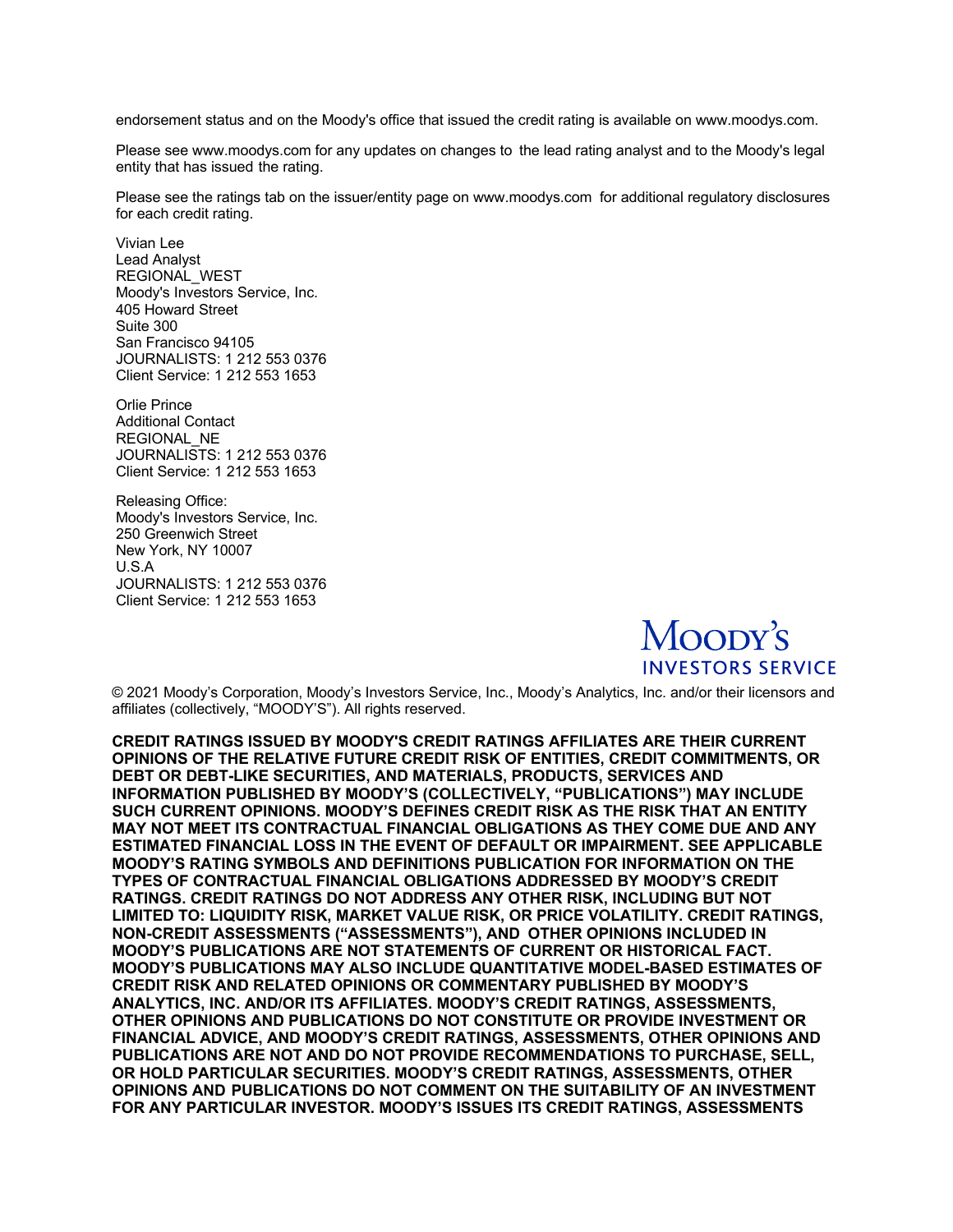## **AND OTHER OPINIONS AND PUBLISHES ITS PUBLICATIONS WITH THE EXPECTATION AND UNDERSTANDING THAT EACH INVESTOR WILL, WITH DUE CARE, MAKE ITS OWN STUDY AND EVALUATION OF EACH SECURITY THAT IS UNDER CONSIDERATION FOR PURCHASE, HOLDING, OR SALE.**

MOODY'S CREDIT RATINGS, ASSESSMENTS, OTHER OPINIONS, AND PUBLICATIONS ARE NOT INTENDED FOR USE BY RETAIL INVESTORS AND IT WOULD BE RECKLESS AND INAPPROPRIATE FOR RETAIL INVESTORS TO USE MOODY'S CREDIT RATINGS, ASSESSMENTS, OTHER OPINIONS OR PUBLICATIONS WHEN MAKING AN INVESTMENT DECISION. IF IN DOUBT YOU SHOULD CONTACT YOUR FINANCIAL OR OTHER PROFESSIONAL ADVISER.

ALL INFORMATION CONTAINED HEREIN IS PROTECTED BY LAW, INCLUDING BUT NOT LIMITED TO, COPYRIGHT LAW, AND NONE OF SUCH INFORMATION MAY BE COPIED OR OTHERWISE REPRODUCED, REPACKAGED, FURTHER TRANSMITTED, TRANSFERRED, DISSEMINATED, REDISTRIBUTED OR RESOLD, OR STORED FOR SUBSEQUENT USE FOR ANY SUCH PURPOSE, IN WHOLE OR IN PART, IN ANY FORM OR MANNER OR BY ANY MEANS WHATSOEVER, BY ANY PERSON WITHOUT MOODY'S PRIOR WRITTEN CONSENT.

MOODY'S CREDIT RATINGS, ASSESSMENTS, OTHER OPINIONS AND PUBLICATIONS ARE NOT INTENDED FOR USE BY ANY PERSON AS A BENCHMARK AS THAT TERM IS DEFINED FOR REGULATORY PURPOSES AND MUST NOT BE USED IN ANY WAY THAT COULD RESULT IN THEM BEING CONSIDERED A BENCHMARK.

All information contained herein is obtained by MOODY'S from sources believed by it to be accurate and reliable. Because of the possibility of human or mechanical error as well as other factors, however, all information contained herein is provided "AS IS" without warranty of any kind. MOODY'S adopts all necessary measures so that the information it uses in assigning a credit rating is of sufficient quality and from sources MOODY'S considers to be reliable including, when appropriate, independent third-party sources. However, MOODY'S is not an auditor and cannot in every instance independently verify or validate information received in the rating process or in preparing its Publications.

To the extent permitted by law, MOODY'S and its directors, officers, employees, agents, representatives, licensors and suppliers disclaim liability to any person or entity for any indirect, special, consequential, or incidental losses or damages whatsoever arising from or in connection with the information contained herein or the use of or inability to use any such information, even if MOODY'S or any of its directors, officers, employees, agents, representatives, licensors or suppliers is advised in advance of the possibility of such losses or damages, including but not limited to: (a) any loss of present or prospective profits or (b) any loss or damage arising where the relevant financial instrument is not the subject of a particular credit rating assigned by MOODY'S.

To the extent permitted by law, MOODY'S and its directors, officers, employees, agents, representatives, licensors and suppliers disclaim liability for any direct or compensatory losses or damages caused to any person or entity, including but not limited to by any negligence (but excluding fraud, willful misconduct or any other type of liability that, for the avoidance of doubt, by law cannot be excluded) on the part of, or any contingency within or beyond the control of, MOODY'S or any of its directors, officers, employees, agents, representatives, licensors or suppliers, arising from or in connection with the information contained herein or the use of or inability to use any such information.

NO WARRANTY, EXPRESS OR IMPLIED, AS TO THE ACCURACY, TIMELINESS, COMPLETENESS, MERCHANTABILITY OR FITNESS FOR ANY PARTICULAR PURPOSE OF ANY CREDIT RATING, ASSESSMENT, OTHER OPINION OR INFORMATION IS GIVEN OR MADE BY MOODY'S IN ANY FORM OR MANNER WHATSOEVER.

Moody's Investors Service, Inc., a wholly-owned credit rating agency subsidiary of Moody's Corporation ("MCO"), hereby discloses that most issuers of debt securities (including corporate and municipal bonds, debentures, notes and commercial paper) and preferred stock rated by Moody's Investors Service, Inc. have, prior to assignment of any credit rating, agreed to pay to Moody's Investors Service, Inc. for credit ratings opinions and services rendered by it fees ranging from \$1,000 to approximately \$5,000,000. MCO and Moody's Investors Service also maintain policies and procedures to address the independence of Moody's Investors Service credit ratings and credit rating processes. Information regarding certain affiliations that may exist